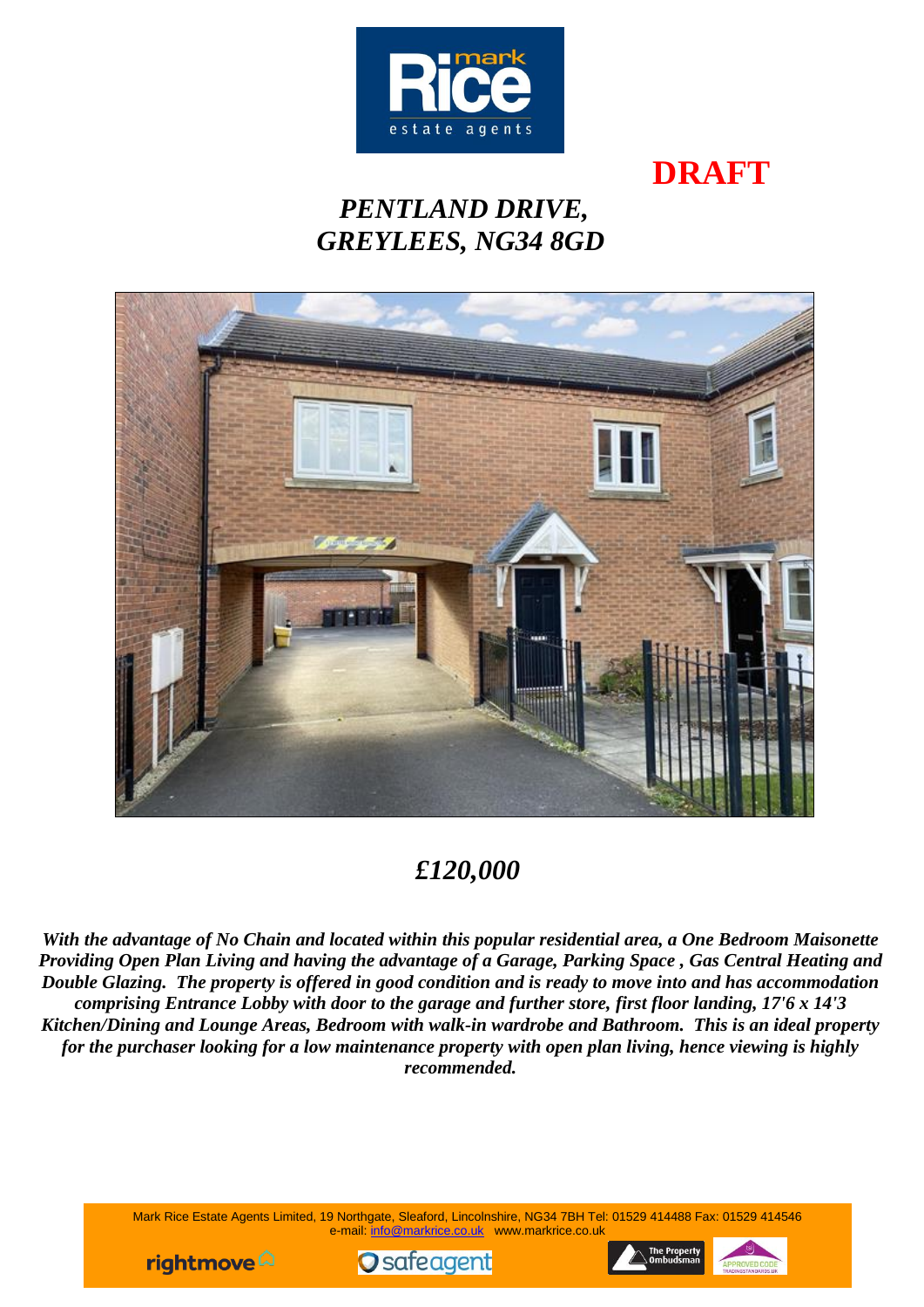#### *Location:*

*Greylees is a modern development close to the town of Sleaford. Sleaford is an expanding Market Town with amenities to cater for most day to day needs and facilities including excellent primary and secondary schools, swimming pool and leisure centre, vets, library and good road and rail links to surrounding areas, including Grantham with an Intercity rail connection to London Kings Cross.*

#### *Directions:*

*Travelling from Sleaford on the A153 towards Grantham, after the roundabout continue towards Grantham and turn left towards Greylees. After the level crossing, turn left into Balmoral Drive and at the roundabout turn right and the property is located on the right hand side.*

*\_\_\_\_\_\_\_\_\_\_\_\_\_\_\_\_\_\_\_\_\_\_\_\_\_\_*

*The property has a small gravelled area to the front and an entrance door to the Lobby with stairs to the First Floor Landing. A door leads to the Garage 5.36m (17'7") x 2.87m (9'5") extending to 3.99m (13'1") having up and over door, light and power points and storage cupboard.*

*The first floor landing provides access to the:*

#### *Kitchen/Living Area: 5.33m (17'6") x 4.34m (14'3")*

*Having windows to front and rear elevations, worktop, wall and base units, 1½ bowl single drainer inset sink with monobloc tap, two radiators, wall mounted combination boiler, plumbing for automatic washing machine, tiled splashbacks, inset gas hob, built-in oven and cooker hood.*

#### *Bedroom: 3.28m (10'9") x 2.92m (9'7")*

*Having radiator, walk-in wardrobe and loft access.*

#### *Bathroom:*

*Having bath with mixer tap, pedestal hand washbasin, low level w.c, double radiator, tiled splashbacks, shaver point and fan.*

#### *Outside:*

*There is a Parking Space to the rear of the property and there is also access to the Garage.*

#### *Agent's Note:*

*The vendor informs us he pays an annual maintenance charge of approx £276.00 over a 12 month period for the current year.*



 *Inside of Garage*



 *Kitchen Area*



 *Dining Area*



 *Lounge Area*



 *Bedroom*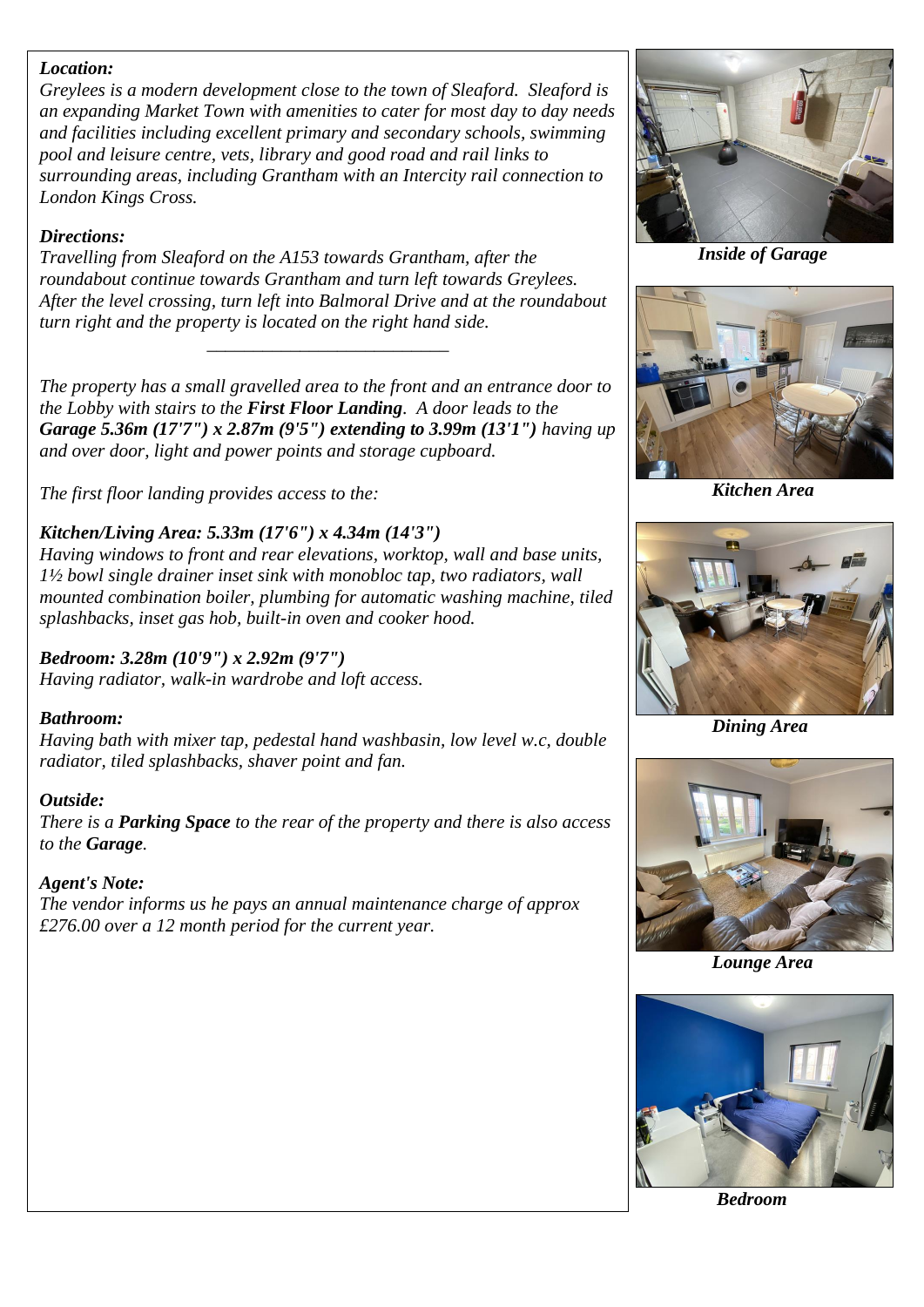



 *Bathroom*



*Garage to Rear*







*Parking Space View To Front* 



*Agents Note: These particulars are set out for the guidance of proposed purchasers and act as a general guideline and do not constitute part of an offer or contract. Measurements shown are approximate and are to be used as a guide only and should not be relied upon when ordering carpets etc. We have not tested the equipment or central heating system if mentioned in these particulars and prospective purchasers are to satisfy themselves as to their order. All descriptions, references to condition or permissions are given in good faith and are believed to be correct, however, any prospective purchasers should not rely on them as statements or representations of fact and purchasers should satisfy themselves by inspection or otherwise as to the authority to give any warranty or representation whatsoever in respect of this property. No responsibility can be accepted for any expenses incurred by intending purchasers in inspecting properties that have been sold or withdrawn.*